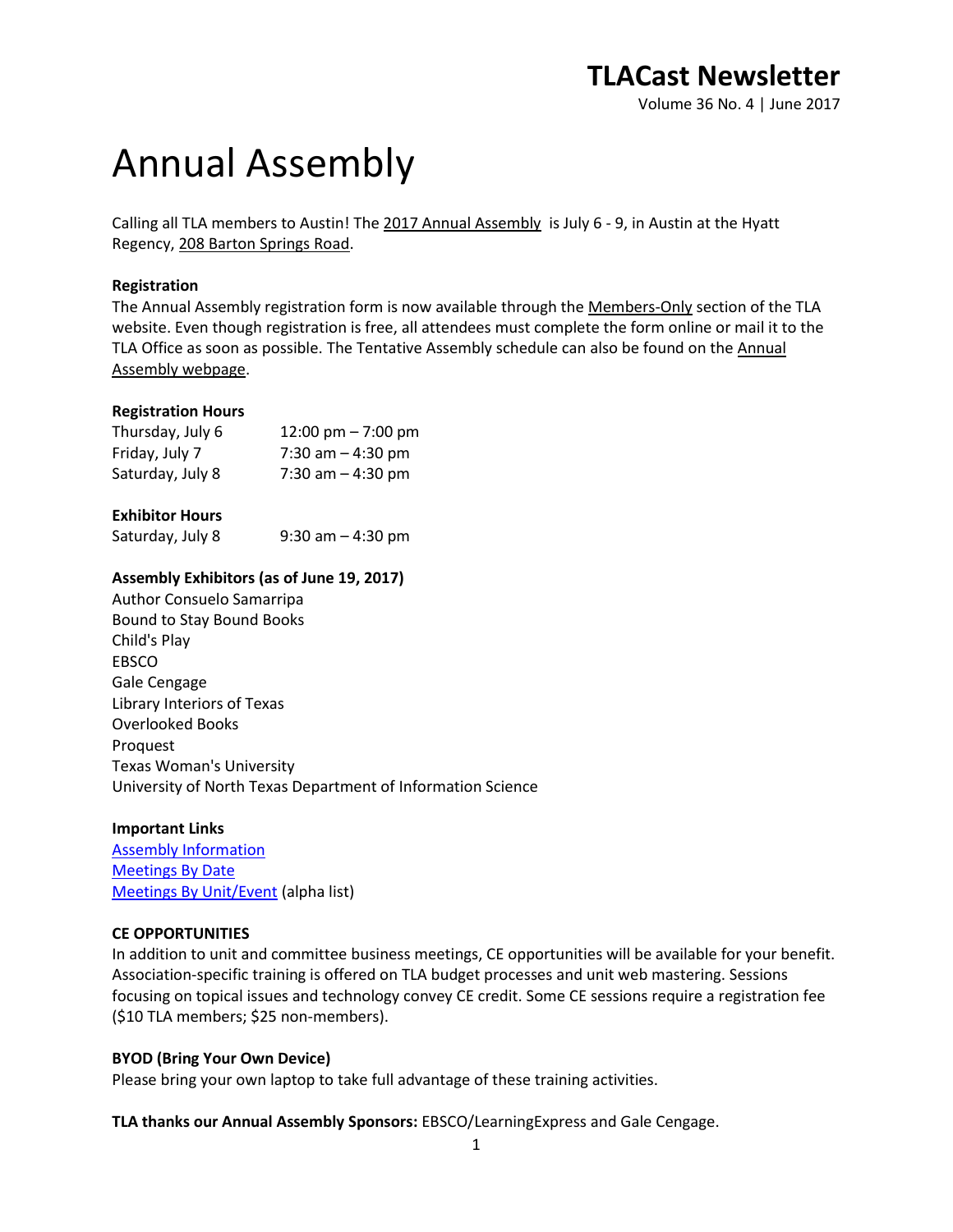Volume 36 No. 4 | June 2017

# ASSEMBLY HIGHLIGHTS

*\$ - indicates program carries a registration fee of \$10 for TLA members / \$25 for nonmembers*

#### **Thursday July 6**

7:00 pm – 9:00 pm | Texas Ballroom 1 (2nd floor)

#### **Chairs Planning Session**

All TLA committee and unit (division, round table, district, interest group) chairs are encouraged to attend an information session designed to provide you with resources to help you navigate smoothly through TLA's operations. Small group discussions with your Executive Board liaison will provide an opportunity to have all your questions answered. [Download the President's Handout](http://www.txla.org/sites/tla/files/CE/docs/ChairsPlanningOutline.pdf) [Download the Online Resources](http://www.txla.org/sites/tla/files/CE/docs/Quick%20Guide%20to%20TLA%20Officers%20Information%202017.doc)

#### **Friday, July 7**

9:30 am – 10:20 am **CE: TexShare-ProQuest** | Foothills 1 (17th floor) **CE: Ten Things Every Librarian Needs to Know about Copyright (\$)** | Texas Ballroom 1 (2nd floor)

11:00 am – 12:00 pm **CE: Reading Lists Boot Camp: What do we do now?** | Texas Ballroom 1 (2nd floor)

11:00 am – 1:50 pm **CE: Google Drive (\$)** | Foothills 1 (17th floor)

12:00 pm – 12:30 pm **Introduction to TLA Finances** | Texas Ballroom 1 (2nd floor)

1:00 pm – 2:20 pm **CE: Digital Patron Privacy** | Foothills 1 (17th floor) **CE: Be an Effective & Efficient Reading List Chair** | Texas Ballroom 1 (2nd floor)

2:30 pm – 3:30 pm **Unit Webmaster Basics** | Texas Ballroom 2 (2nd floor)

2:30 pm – 4:20 pm **CE: School Library Standards** | Foothills 1 (17th floor) **CE: Top Challenges for New Senior Administrators** | Texas Ballroom 1 (2nd floor)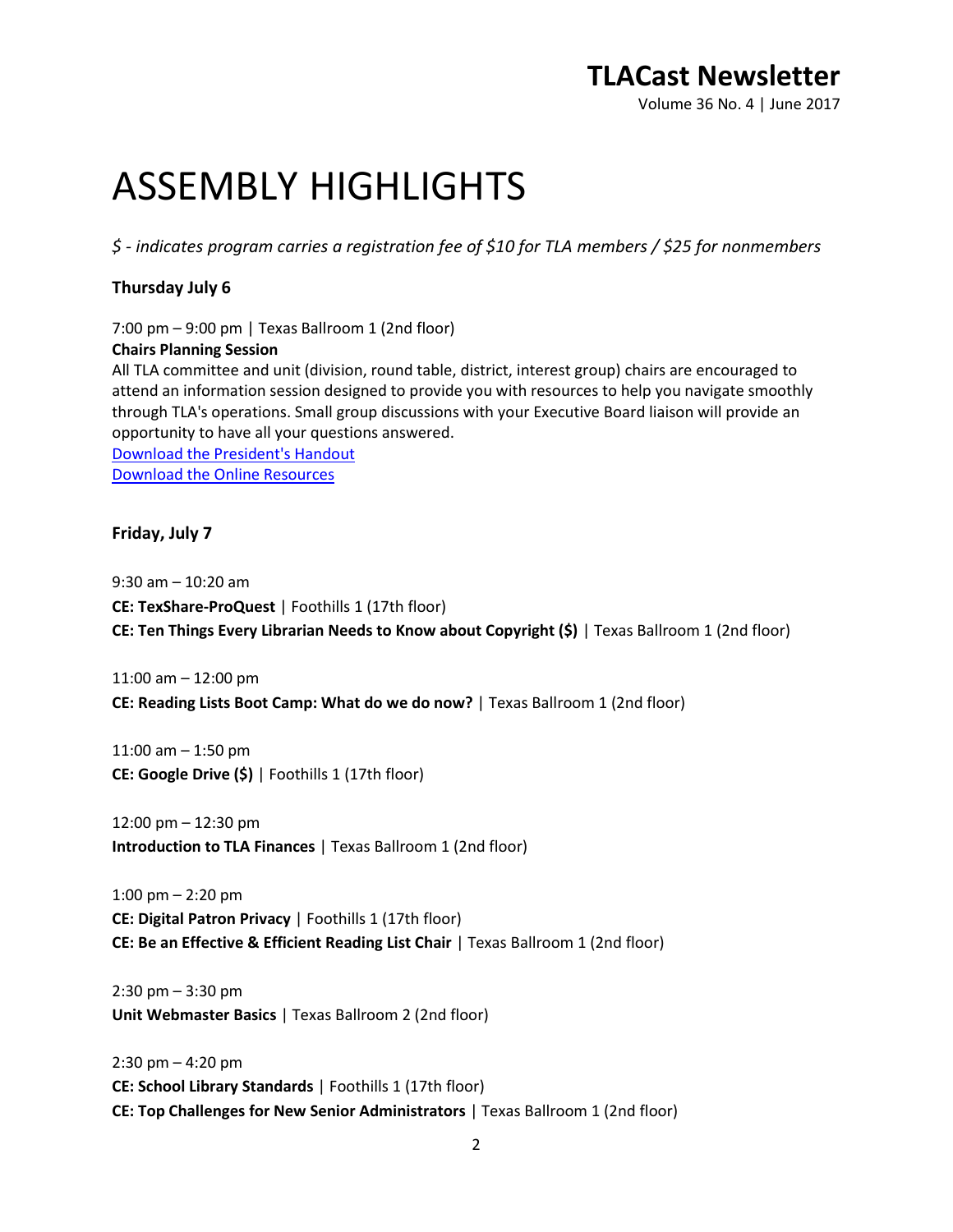Volume 36 No. 4 | June 2017

#### 2:30 pm  $-$  4:20 pm

**Automation & Technology Round Table Hands on Lab Discussion Time** | Hill Country D, (1st floor) This session is to allow other groups (non-ATRT) that are thinking of creating a Hands On Lab to meet with us, discuss what they have planned, and what they would need (software/hardware) for their program. This is an opportunity for those other groups to hear what HOL ideas are percolating.

4:30 pm – 5:20 pm **CE: Google Docs & Slides (\$)** | Foothills 1 (17th floor) **CE: Fill Your Bucket List: Create a Retirement Game Plan** | Texas Ballroom 1 (2nd floor)

#### 5:30 pm – 6:45 pm

#### **Hot Topic Discussions: Community Engagement**

Librarians use information and technologies to facilitate positive changes in the community. Whether you work in a public, academic, school, or special library, your library can become the essential backbone for community success. Learn how librarians can become equal partners with other organizational and governmental entities. President Ling Hwey Jeng and members of the TLA's Community Engagement Task Force will lead this interactive session to provide insights and ideas to take back to your library. Snacks will be provided.

#### **DINE ON YOUR OWN**

Austin is gaining a reputation, on the national stage, as a contender for great food and entertainment. Visit one of Austin's wonderful restaurants, food trucks, BBQ joints or hit one of the local bars for a signature drink and some live music. [VisitAustin](https://www.austintexas.org/visit/food-and-drink/) can help you narrow your search and find the perfect destination for an evening with friends.

#### **Saturday, July 8**

9:30 am – 4:30 pm **Visit with our Exhibitors** | Texas Ballroom Foyer (2nd floor)

8:00 am – 9:30 am | 10:00 am – 11:30 am **Unit Webmaster Consultations** | Texas Ballroom 2 (2nd floor)

8:00 am – 9:30 am **CE: Train the Trainer at Battledecks Speed (\$)** | Foothills 1 (17th floor)

10:00 am – 11:30 am **CE: Preventing a Lifetime of Trouble: Hiring the right People (\$)** | Foothills 1 (17th floor)

Noon – 1:20 pm

#### **All Assembly Luncheon | Texas Ballroom 1 (2nd floor)**

TLA President Ling Hwey Jeng invites you to join her and legendary Texas novelist Sarah Bird for a Dutchtreat lunch. Always a crowd-pleaser, Bird is a critically-acclaimed and bestselling author, an activist, and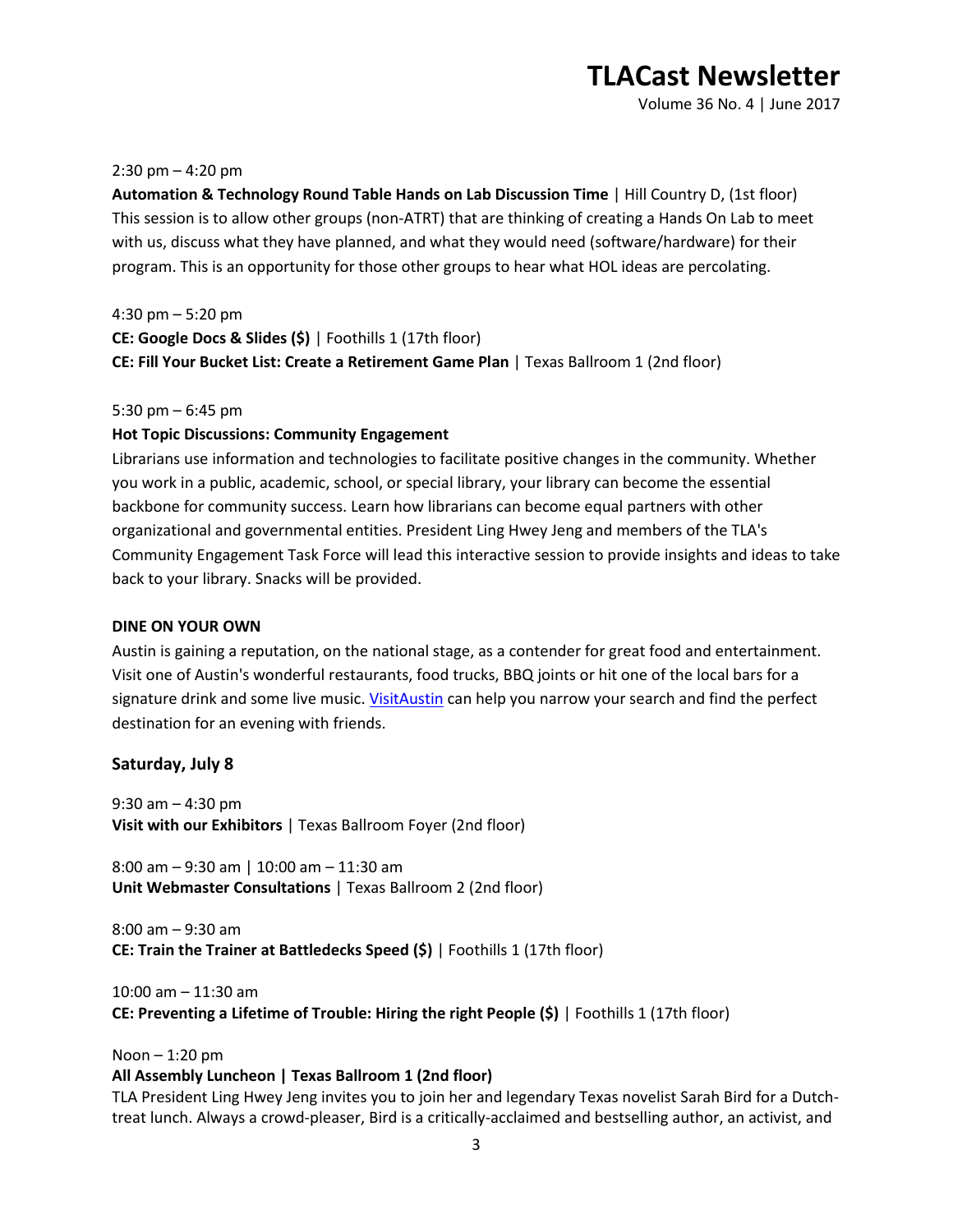Volume 36 No. 4 | June 2017

a strong library champion and friend. Ticket price is \$36 and preregistration is required for this ticketed event.

#### 2:30-3:30 pm

**CE: Annual Report Mayhem (\$) | Foothills 1 (17<sup>th</sup> floor)** 

#### 2:30-4:00 pm

#### **TSLAC: Preparing for the Future with Texas Libraries**

Join State Librarian Mark Smith and Assistant State Librarian Gloria Meraz for a review of the latest legislative and policy news. Learn about the impact of funding will affect you and how the agency's upcoming Sunset Review offers an opportunity for library stakeholders to shape a dynamic and united framework for library and information services. This collaborative session will also offer an opportunity to begin exploring the needs and goals for strengthening our collective ability to manage and building digital resources and learning assets to support the educational and cultural programming.

4:00-5:00 pm

**CE: Persuasive Rhetoric (\$) | Foothills 1 (17<sup>th</sup> floor)** 

4:00 – 5:30 pm | Texas Ballroom 3 ( $2<sup>nd</sup>$  floor)

#### **The Future of txla.org: Brainstorming Session**

With more than 1900 pages, the TLA website has grown into a somewhat unwieldy, complex online resource built on a very old CMS. The design is not responsive for mobile devices, and information is difficult for the even trained users to access. This session will build upon last year's website contextual inquiry session discoveries, and will help TLA staff set priorities for TLA's short and long-term digital transformation.

5:30 pm – 6:30 pm | Texas Ballroom 1 (2nd floor)

#### **COUNCIL I**

Council is the governing body of TLA. All Assembly attendees are invited.

#### 6:45 – 9pm | Southwest Bistro-Private Dining room

#### **[MakerMeal](http://www.txla.org/sites/tla/files/assembly/docs/2017-MakerMeal-%20invite.pdf)**

Guests will participate in the preparation of a delicious dinner with the expert guidance of Executive Chef Ted Hill and Banquet Chef Juan Tovar of the Hyatt Regency Hotel. Join us for this rare opportunity to work shoulder-to-shoulder with the Chefs who will share tips and tricks of the trade. [Tickets required.](https://secure.txla.org/secure/forms/mtgLogin.asp) **[MENU](http://www.txla.org/sites/tla/files/assembly/docs/2017-MakerMeal-%20invite.pdf)** 

#### **Sunday, July 9**

9:00 am – 10:00 am | Texas Ballroom 1 (2nd floor)

#### **COUNCIL II**

Council is the governing body of TLA. All Assembly attendees are invited.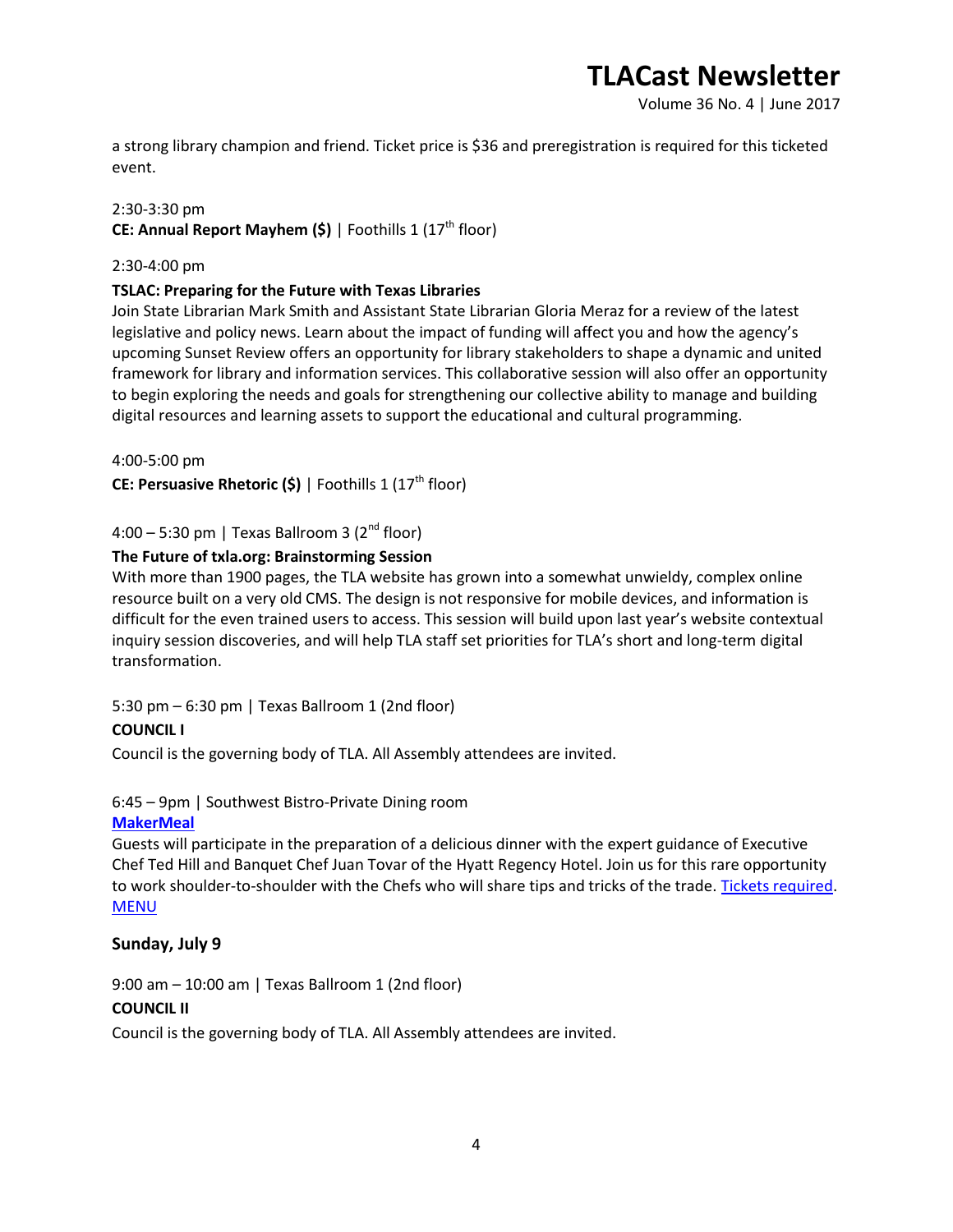Volume 36 No. 4 | June 2017

# TLA NEWS

#### **LibAnswers: TLA Trial**

User empowerment was one of the key themes that emerged from the TLA Website Contextual Inquiry and user testing session at last year's Assembly. Participants shared that they generally were able to find information because they had received training on how to use the website. However, even these trained users sometime had difficulty. Users should not need training to find information and use website features. A website that is difficult to use, will not be used! It is clear that the TLA website processes need to be streamlined, and we need to find ways to make information more readily accessible.

TLA is investigating LibAnswers as a possible tool to simplify and streamline access to information for website users and TLA members. A TLA Answers box is on the [www.txla.org](http://www.txla.org/) home page for users to ask questions, and the FAQ link takes users to the [TLA FAQs](http://txla.libanswers.com/) in LibAnswers.

We need your feedback! Please help us test this system over the next few weeks. Search for information, submit questions, suggest content that should be added to the FAQs, and make recommendations for how TLA might best use this tool.

Then join TLA staff at The Future of txla.org Brainstorming Session during Assembly, Saturday, July 8 at 4pm.

#### **Executive Director Search Update**

The Executive Director Search Committee met on May 31 to re-energize the search process. As a result, an addendum to the original Executive Director Succession Plan was approved by the Executive Board, along with an updated job announcement posted on **TLA Jobline**. The Search Committee invites all TLA members to consider potential executive director candidates and to encourage them to apply. The position announcement will be open until filled. However applications received by June 30 will be given first consideration.

As the next step, TLA President Ling Hwey Jeng and the Executive Director Search Committee invite you to submit interview questions for the Search Committee's possible use during the next cycle of interviews. The Search Committee would appreciate the involvement of our member groups in suggesting these all-important questions. Please communicate with your officers to brainstorm possible questions and to submit them during the Chairs Training session at the Annual Assembly (Thursday, July 6, 7pm) or via email directly to Dr. Jeng, a[t LJeng@twu.edu.](mailto:LJeng@twu.edu)

#### **Corporate Members**

We thank our [corporate members](http://www.txla.org/cm) for their investment in TLA and Texas libraries. See some [examples](http://www.txla.org/public-relations-campaigns) of initiatives facilitated through our corporate partnerships that are making a large contribution to Texas libraries.

# CONTINUING EDUCATION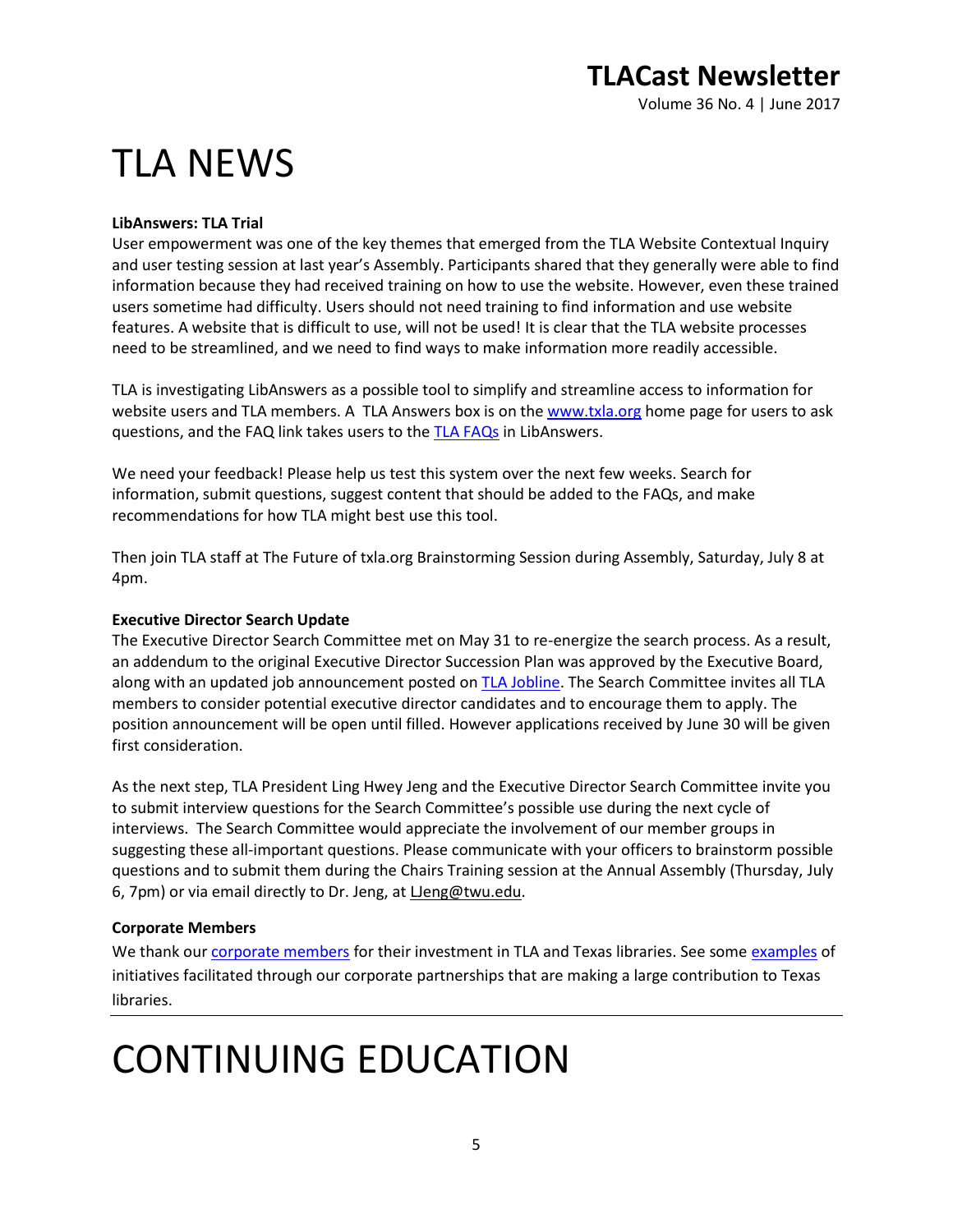Volume 36 No. 4 | June 2017

## **Continuing Education Corner**

*All webinars will be recorded. A link to the recording will be sent to all registrants (i.e. you may want to register even if you know you cannot attend the live event). All webinars will carry Continuing Education credit; some also have CE credit available for viewing the recording. See individual descriptions for details.*

#### **July 13 | 1pm**

#### **Beyond Dewey: Diverse Ways of Organizing Information in Libraries**

*AZ webinar series for support staff, presented by ALA President Julie Todaro*

The vast majority of public libraries use the Dewey Decimal system to organize their materials and information in general. A very few libraries use the academic or more in-depth organization - the Library of Congress system and in many libraries, some materials are organized to meet user needs. What are the differences and what are the other ways that exist for organizing content? [REGISTER](https://secure.txla.org/secure/forms/mtgLogin.asp)

#### **August 10 | 1pm**

#### **Beyond Introduction: Designing and Managing Projects**

*AZ webinar series for support staff, presented by ALA President Julie Todaro*

The webinar is designed to illustrate how a project is built, how a timeline is created, what roles and responsibilities for all levels of employees are, how strategies are determined - "live." [REGISTER](https://secure.txla.org/secure/forms/mtgLogin.asp)

#### **September 28 | 1pm (Free webinar)**

**Financial Literacy for Students and Young Consumers** Get an introduction to Consumer Financial Protection Bureau's Office of Students and Young Consumers. They provide free materials and content for programs to help young people to understand money. [REGISTER](https://join.onstreammedia.com/register/80146595/young)

## LIBRARY NEWS

#### **Nominations for the I Love My Librarian Award are open through September 18.**

Each year ten librarians are selected for the I Love My Librarian Award. Each librarian receives a \$5,000 cash award, a plaque and a travel stipend to attend the awards ceremony and reception in New York City, hosted by Carnegie Corporation of New York. Winners will be announced on November 30, 2017.

Each nominee must be a librarian with a master's degree from a program accredited by the American Library Association in library and information studies or a master's degree with a specialty in school library media from an educational unit accredited by the National Council for the Accreditation of Teacher Education. Nominees must be currently working in the United States in a public library, a library at an accredited two- or four-year college or university or at an accredited K-12 school. For more information or to nominate a colleague, visit:<http://www.ilovelibraries.org/lovemylibrarian>

**Texas Bar Foundation Awards Harris County Law Library Grant to Expand Legal Tech Training Program** The Texas Bar Foundation awarded the Harris County Law Library a \$23,000 grant in its first round of charitable giving in 2017. The funding will be used to purchase equipment for the Law Library's Handson Legal Tech Training Program.